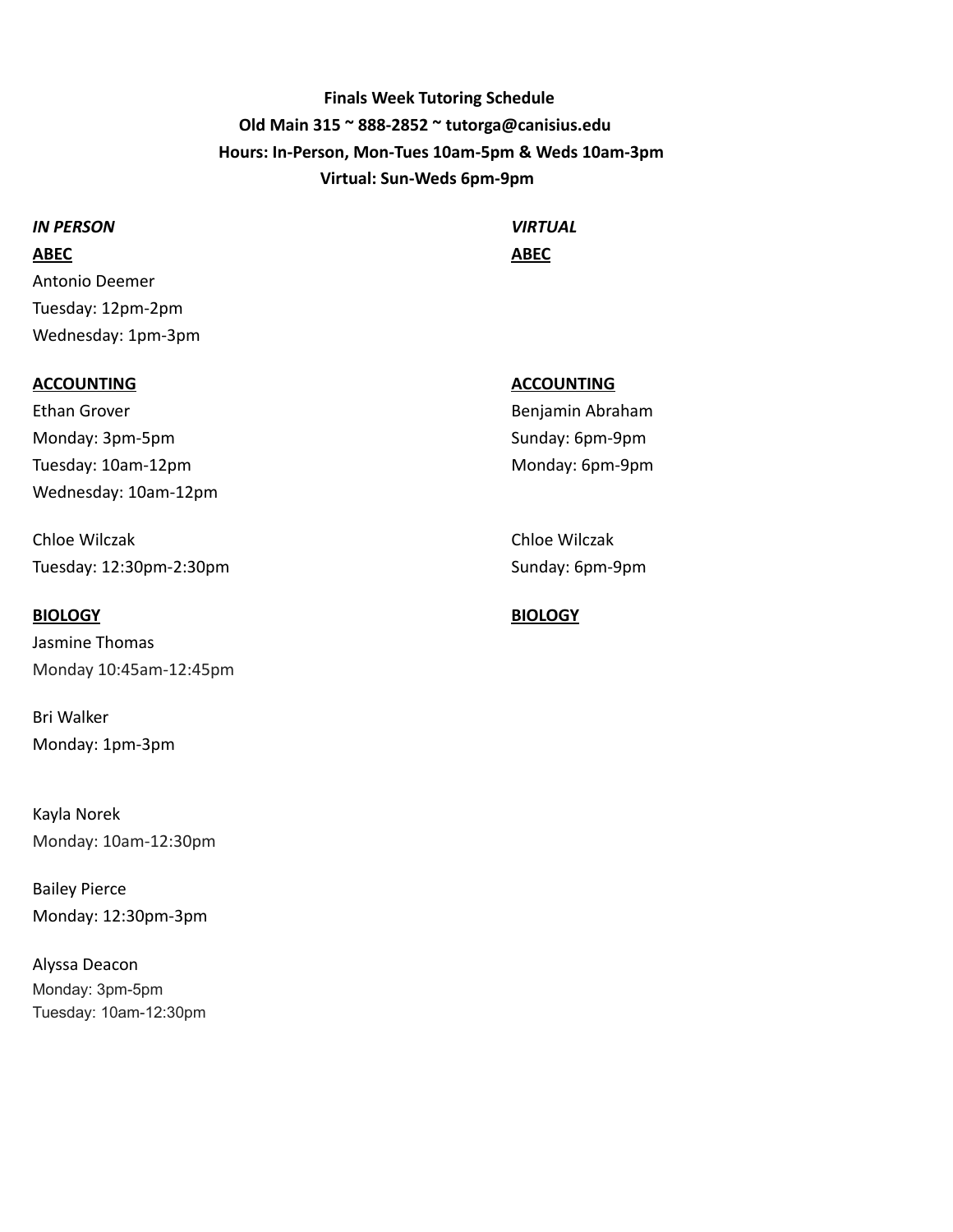## *IN PERSON VIRTUAL*

Tuesday: 10am-11:30am Sunday: 6pm-9pm

Declan Sharma Tuesday: 10am-12pm

Olivia Rutowski Olivia Rutowski

### **CHEMISTRY CHEMISTRY**

Tuesday: 2pm-3pm and the control of the control of the Monday: 7pm-9pm

Bri Walker Monday: 1pm-3pm

Ian Szeglowski Tuesday: 10am-1pm

### *IN PERSON VIRTUAL*

**CHEMISTRY con't CHEMISTRY con't**  Olivia Rutowski Olivia Rutowski

Declan Sharma Tuesday: 10am-12pm

#### **ECONOMICS ECONOMICS**

Chloe Wilczak Chloe Wilczak Tuesday: 12:30pm-2:30pm Sunday: 6pm-9pm

**BIOLOGY con't BIOLOGY con't**  Lanie Masset Lanie Masset

Monday: 1pm-3pm Tuesday: 7:00pm-9:00pm

Alann Au John Bressette Tuesday: 7pm-9pm

Monday: 1pm-3pm Tuesday: 7:00pm-9:00pm

Sean Rooney Monday: 6pm-8pm Wednesday: 6pm-8pm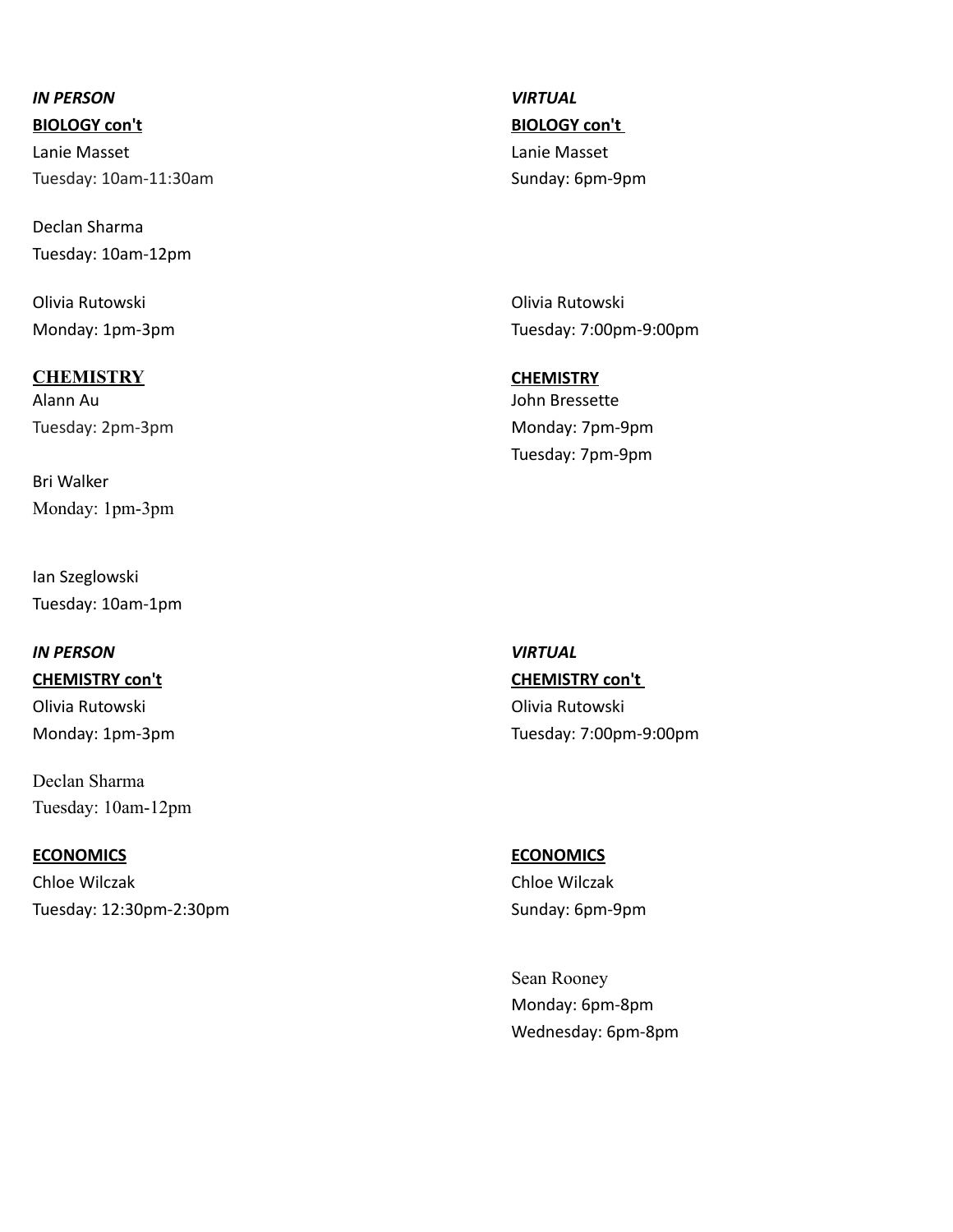### *IN PERSON VIRTUAL*

Peter Bergenstock Monday: 10:30am-12:30pm Tuesday: 3:00pm-5:00pm Wednesday: 10:30am-12:30pm

### **FINANCE FINANCE**

Chloe Wilczak Chloe Wilczak Tuesday: 12:30pm-2:30pm Sunday: 6pm-9pm

Ethan Grover **Sean Rooney** Sean Rooney Monday: 3pm-5pm Monday: 6pm-8pm Tuesday: 10am-12pm Wednesday: 6pm-8pm Wednesday: 10am-12pm

### *IN PERSON VIRTUAL*

**MATH MATH** Austin Reszel Tuesday: 12pm-2pm Wednesday: 12pm-2pm

Bri Walker Monday: 1pm-3pm

Niko Sirvent Wednesday: 1pm-3pm

Nick Soluri Monday: 3pm-5pm Tuesday: 2pm-5pm

Mackenzie Huber Wednesday: 10am-12pm

### **PHYSICIAN ASSISTANT STUDIES PHYSICIAN ASSISTANT STUDIES**

Stacey Menos Sunday: 6:00pm-8:00pm Tuesday: 6:00pm-8:00pm Thursday: 6:00pm-8:00pm

# **ENGLISH ENGLISH**